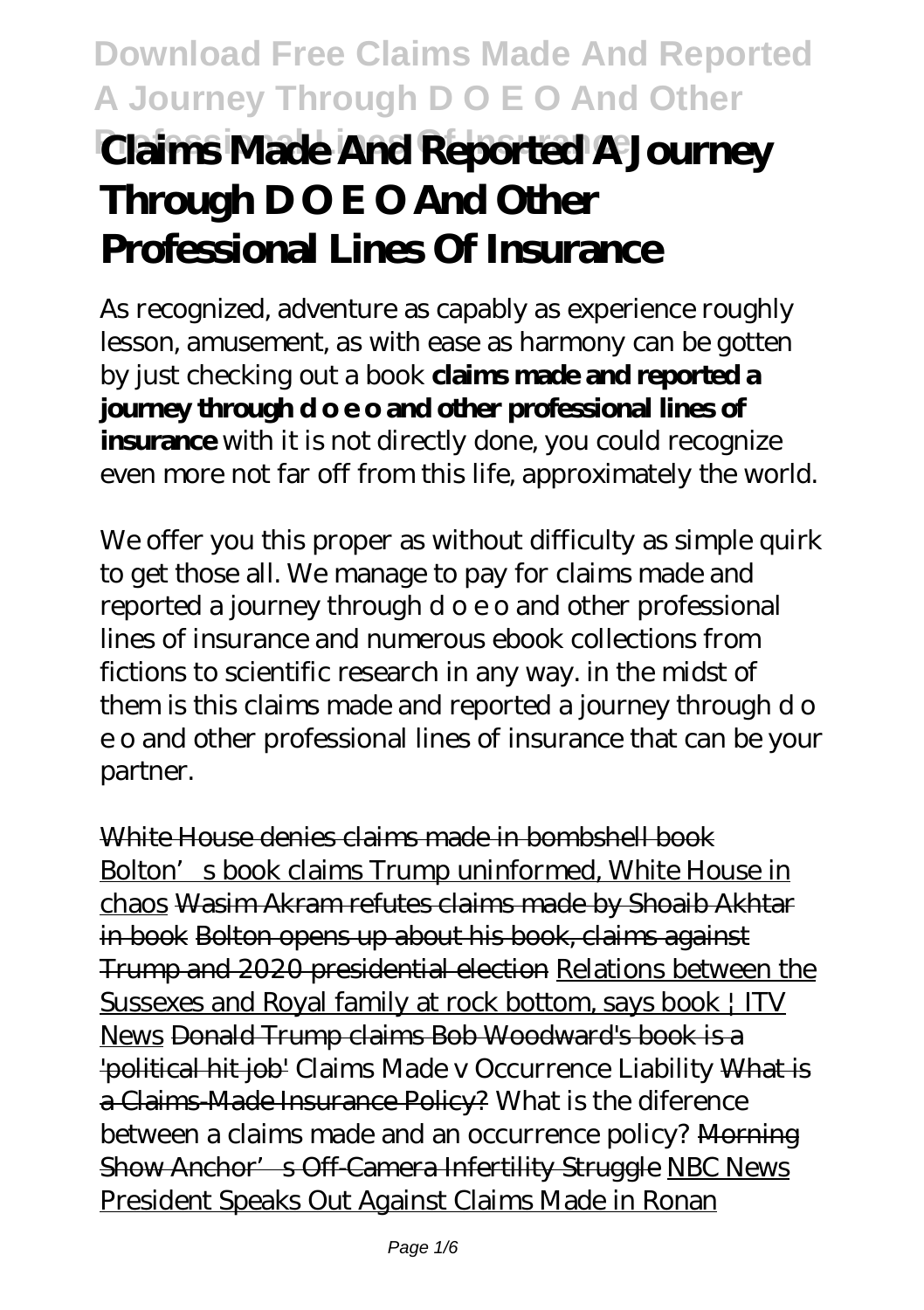### **Download Free Claims Made And Reported A Journey Through D O E O And Other Farrow's Book | THR News Of Insurance**

Michael Owen talks about his new book | Shearer, Capello, Newcastle and EnglandFormer Pentagon speechwriter calls Bolton a \"creature\" of the Trump administration Trump denies Bolton book's claims '- Fixers' Cover Up Trump's Affairs, New Book Claims Whistleblower's Lawyer Is 'Disturbed' Bolton Saved Claims For His Book *New book claims Melania Trump renegotiated her prenup l GMA* Is it Time to Book a Holiday? Travel Expert Explains Post-Lockdown Trips | This Morning *Why national security claims make the world insecure? WH Pushes Back Against Bannon Book's Claims Claims Made And Reported A*

The benefit of a claims made policy is that the insured only has to report the claims "as soon as practicable," or just promptly without any specific deadline. The claims-made and reported policy requires that the claim must be both made against the insured and reported to the insurer during the policy period for coverage to apply. Claims-made and reported policies are less lenient than a pure claims-made policy due to the window in which the claim must be reported to the insurer.

#### *Claims-Made vs. Claims-Made and Reported*

A claims-made policy only requires you to report the claim promptly, or "as soon as practicable." This does not necessarily require the notification to occur during the policy term whereas the claims made and reported policy requires both to occur within the same policy period. Language in your policy indicating that it is a "claims made" policy rather than a "claims made and reported" policy includes the following, according to the Independent Insurance Agents and Brokers of ...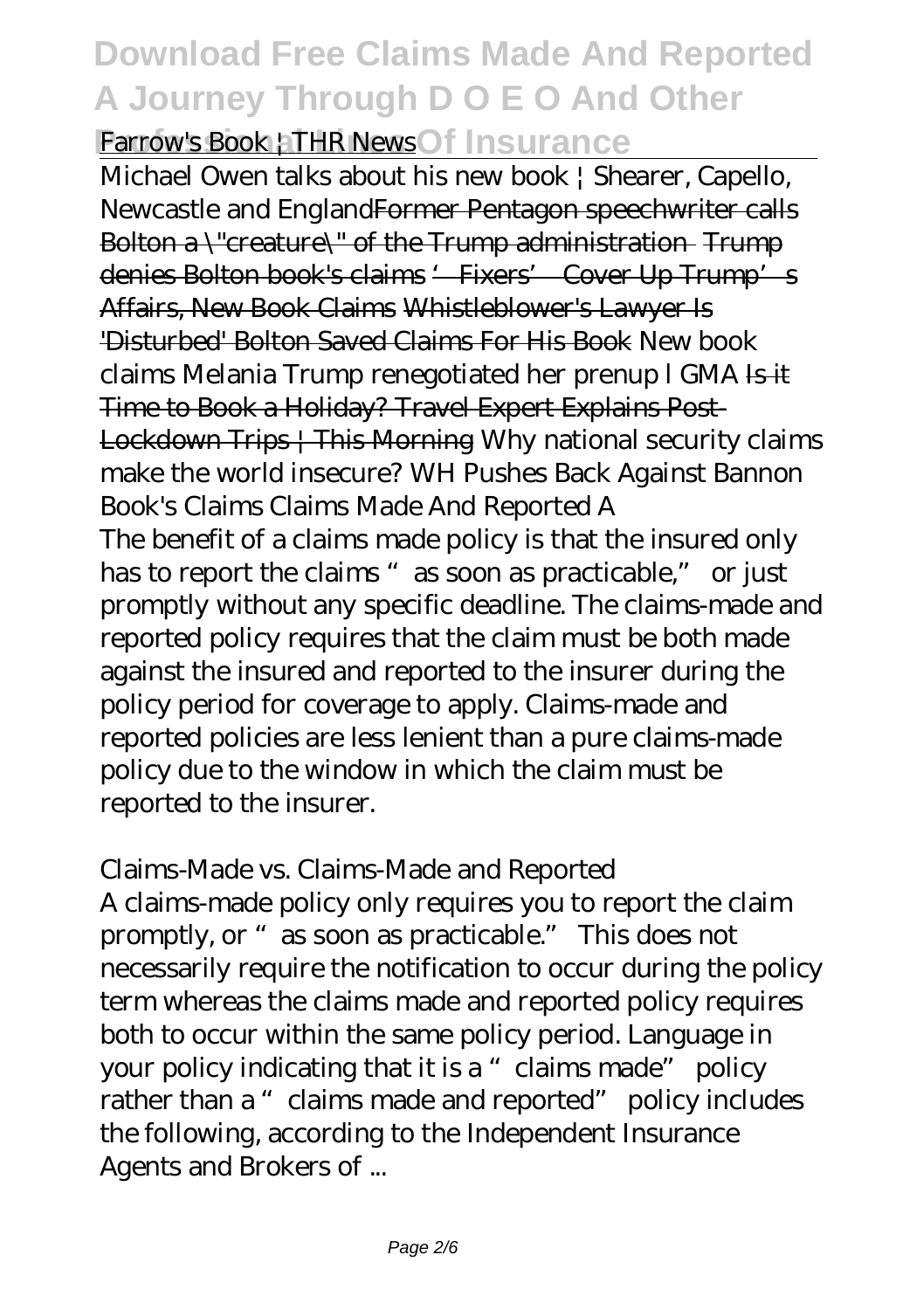**Professional Lines Of Insurance** *Claims Made Versus Claims Made and Reported Policies ...* A claims-made policy is a favorable option when there is a likelihood of delays between when claim events occur and when claims are filed. Some insurance companies offer limited versions of the...

#### *Claims-Made Policy Definition*

Definition Claims-Made and Reported Policy — a type of claims made policy in which a claim must be both made against the insured and reported to the insurer during the policy period for coverage to apply.

### *Claims-Made and Reported Policy | Insurance Glossary ...*

A 'claims made' basis covers claims that are made and reported during the policy period only and not once the policy period is over. Your previous insurer will no longer accept the claim as you have moved provider. On lapsing or cancelling a 'claims made' policy, the historic cover paid for has expired.

### *Difference between claims occurring and claims made*

These policies are called claims-made-and-reported policies. A pure claims-made policy is preferable to one that applies on a claims-made-and-reported basis since the former affords broader coverage. Claims-Made to Occurrence Policy Coverage gaps may occur if you switch from a claims-made policy to an occurrence policy.

#### *Claims-Made Policy Versus Occurrence Policy*

Professional liability insurance coverage is known as a Claims Made and Reported coverage. What does this mean and how does it affect your coverage? Professional liability insurance (also known as errors and omissions insurance ) protects your business from claims made by third parties Page 3/6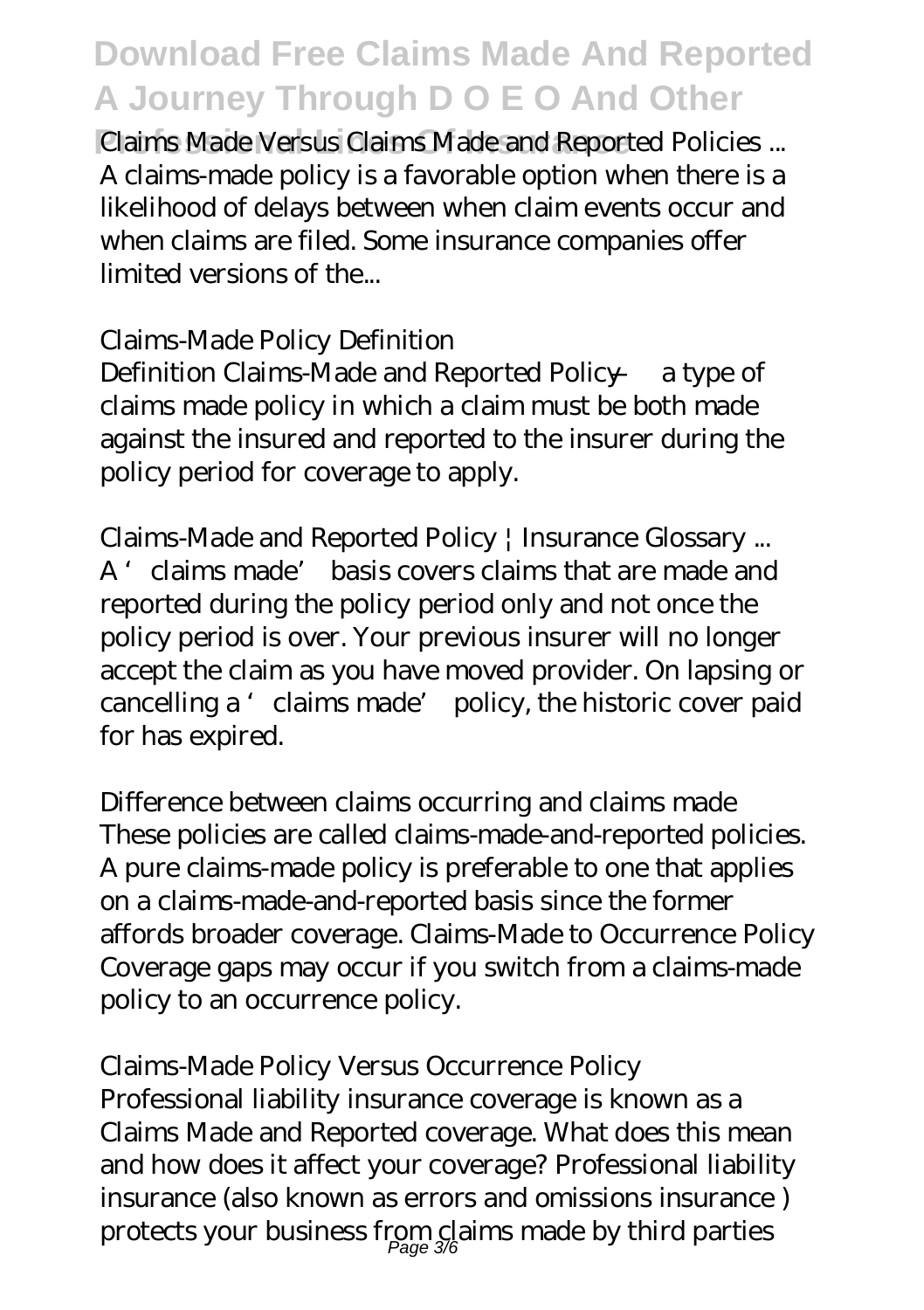that allege they suffered damages due to your negligence in providing your professional services.

#### *Claims made and reported insurance policies*

Furthermore, claims made and reported policies also often have retroactive dates, which only provide coverage for services the insured performed on or after a certain date. Generally speaking, the...

*Understanding claims made & reported in professional ...* A federal district court in Maryland recently distinguished a claims made policy, which is triggered by a claim during the policy period, from a claims made and reported policy, which requires both...

*Claims made vs. claims made and reported - Lexology* A claims made policy will pay out for any valid claim made during the (typically 12-month) policy period, regardless of when the incident or alleged breach of duty actually occurred. This would be typical of a professional indemnity policy – it means all your work is covered as far back as the start date of the policy or the retroactive date, if your policy has one (here's an explanation of what a retroactive date is ).

#### *Claims made vs. claims occurring | Hiscox UK*

This is where understanding the difference between a 'claims made' wording and a 'claims occurring' wording is important – as is understanding what a 'retroactive date' is. If you are insured on a 'claims

made' basis, then you will be covered for any claims made and reported during the policy period only.

*Claims Made v Claims Occurring: Why your policy wording ...* Page 4/6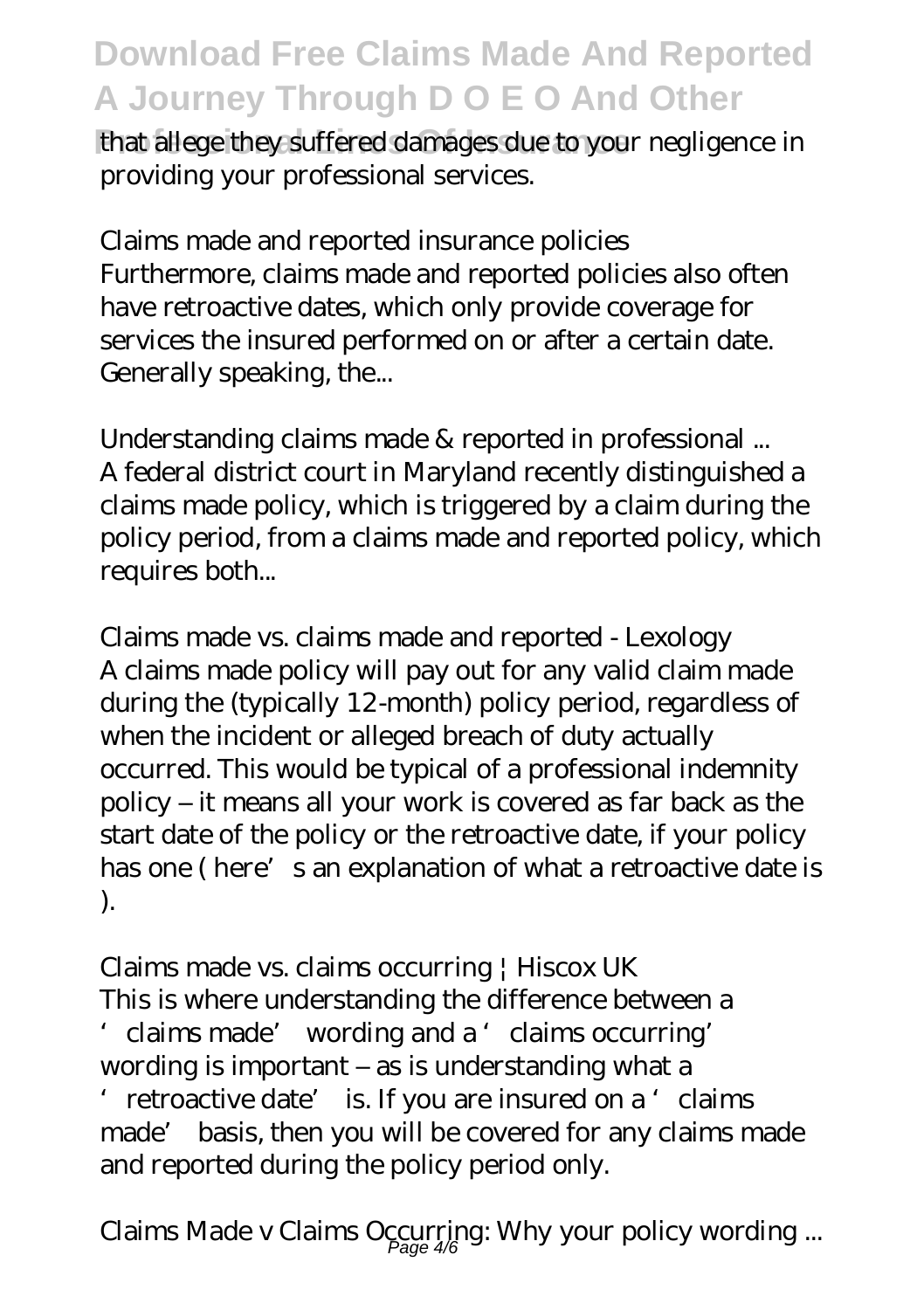**Phe distinctions between Claims Made and Claims Made and Claims** Reported policies do make a difference. While a Claims Made and Reported policy may cost less than a Claims Made policy in the short run, it is because the Claims Made and Reported is a more restrictive form of coverage. It's important to keep this is mind the next time you recommend or buy

### *Claims Made and Claims Made versus Reported Coverage Forms ...*

Claims-made liability insurance policies typically require the policyholder to notify the insurer of a claim within a set amount of time — typically during the policy period, or within a specific period of time after the end of the policy period — to obtain coverage.

*Claims-made and Reported | PropertyCasualtyFocus* A type of claims made policy in which a claim must be both made against the insured and reported to the insurer during the policy period for coverage to apply. Claims-made and reported policies are unfavorable from the insured's standpoint because it is sometimes difficult to report a claim to an insurer during a policy period if the claim is made late in that policy period.

### *Claims-Made Policy | Insurance Glossary Definition | IRMI.com*

A claims-made policy covers claims made against an insured during the policy period. Coverage is typically triggered when the insured receives notice, during the policy period, that a claim has been filed. The injury that led to the claim may have occurred during the policy period or before the policy inception date.

*Difference Between Claims-Made and Occurrence Policies* Page 5/6